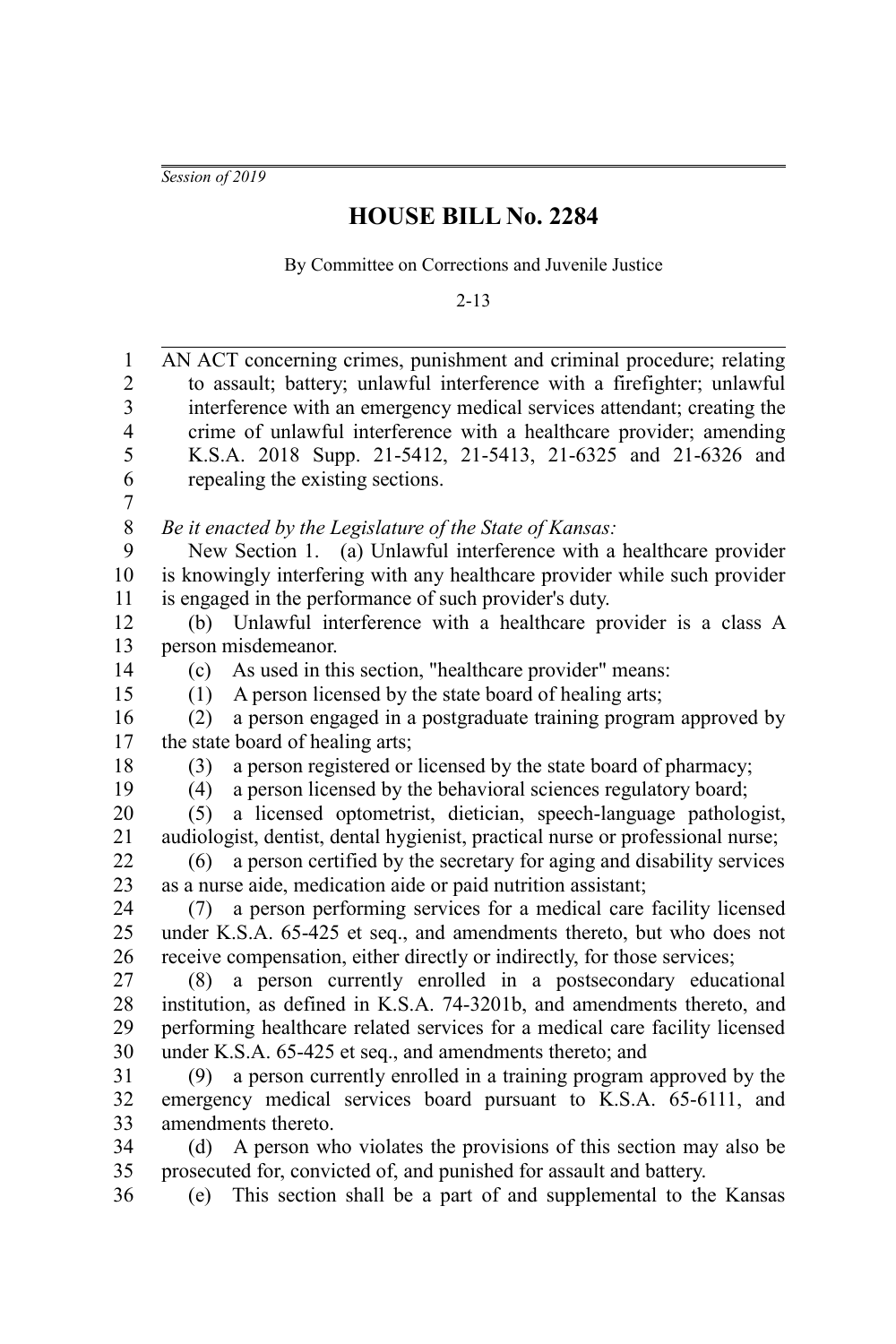criminal code. 1

Sec. 2. K.S.A. 2018 Supp. 21-5412 is hereby amended to read as follows: 21-5412. (a) Assault is knowingly placing another person in reasonable apprehension of immediate bodily harm; 2 3 4

(b) Aggravated assault is assault, as defined in subsection (a), committed: 5 6

(1) With a deadly weapon; 7

- (2) while disguised in any manner designed to conceal identity; or
- (3) with intent to commit any felony.

(c) Assault of a law enforcement officer is assault, as defined in subsection (a), committed against: 10 11

(1) A uniformed or properly identified state, county or city law enforcement officer while such officer is engaged in the performance of such officer's duty; 12 13 14

(2) a uniformed or properly identified university or campus police officer while such officer is engaged in the performance of such officer's duty; or 15 16 17

(3) a uniformed or properly identified federal law enforcement officer as defined in K.S.A. 2018 Supp. 21-5413, and amendments thereto, while such officer is engaged in the performance of such officer's duty. 18 19 20

(d) Aggravated assault of a law enforcement officer is assault of a law enforcement officer, as defined in subsection (c), committed: 21 22

23 24

 $25$ 

8 9

- (1) With a deadly weapon; (2) while disguised in any manner designed to conceal identity; or
- (3) with intent to commit any felony.
- (e) *Assault of a healthcare provider is assault, as defined in subsection (a), committed against a healthcare provider while such provider is engaged in the performance of such provider's duty.* 26 27 28

*(f) Aggravated assault of a healthcare provider is assault of a healthcare provider, as defined in subsection (e), committed:* 29 30

- *(1) With a deadly weapon;* 31
- *(2) while disguised in any manner designed to conceal identity; or* 32
- *(3) with intent to commit a felony.* 33

*(g)* (1) Assault is a class C person misdemeanor. 34

35

(2) Aggravated assault is a severity level 7, person felony.

(3) Assault of a law enforcement officer is a class A person misdemeanor. 36 37

(4) Aggravated assault of a law enforcement officer is a severity level 6, person felony. A person convicted of aggravated assault of a law enforcement officer shall be subject to the provisions of K.S.A. 2018 Supp. 21-6804(g), and amendments thereto. 38 39 40 41

*(5) Assault of a healthcare provider is a class A person misdemeanor.* 42

*(6) Aggravated assault of a healthcare provider is a severity level 6,* 43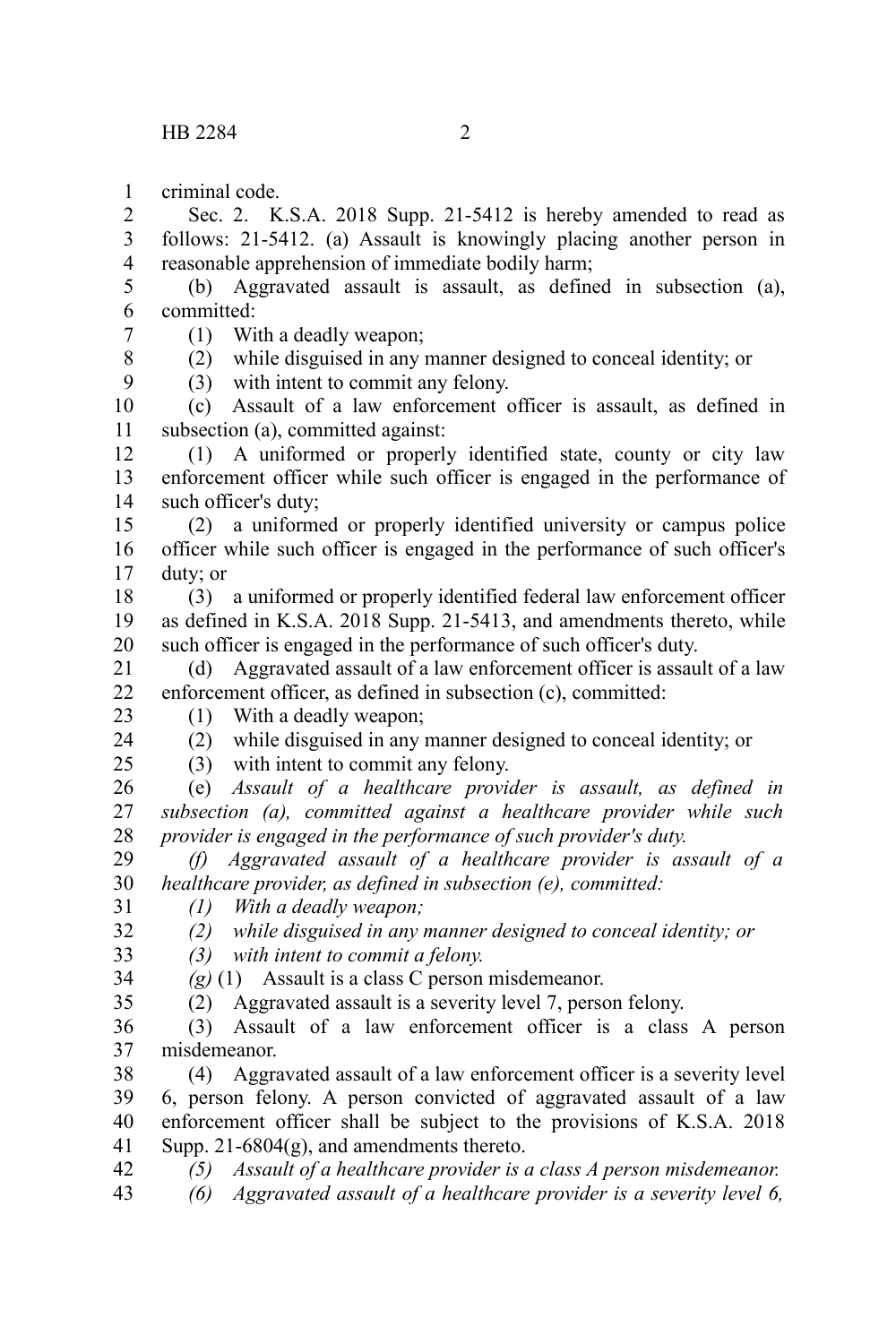*person felony.* 1

*(h) As used in this section, "healthcare provider" means:*

*(1) A person licensed by the state board of healing arts;*

*(2) a person engaged in a postgraduate training program approved by the state board of healing arts;* 4 5

*(3) an attendant certified by the emergency medical services board;*

6 7 8

2 3

*(4) a person registered or licensed by the state board of pharmacy;*

*(5) a person licensed by the behavioral sciences regulatory board;*

*(6) a licensed optometrist, dietician, speech-language pathologist, audiologist, dentist, dental hygienist, practical nurse or professional nurse;* 9 10 11

*(7) a person certified by the secretary for aging and disability services as a nurse aide, medication aide or paid nutrition assistant;* 12 13

*(8) a person performing services for a medical care facility licensed under K.S.A. 65-425 et seq., and amendments thereto, but who does not receive compensation, either directly or indirectly, for those services;* 14 15 16

*(9) a person currently enrolled in a postsecondary educational institution, as defined in K.S.A. 74-3201b, and amendments thereto, and performing healthcare related services for a medical care facility licensed under K.S.A. 65-425 et seq., and amendments thereto; and* 17 18 19 20

*(10) a person currently enrolled in a training program approved by the emergency medical services board pursuant to K.S.A. 65-6111, and amendments thereto.* 21 22 23

Sec. 3. K.S.A. 2018 Supp. 21-5413 is hereby amended to read as follows: 21-5413. (a) Battery is: 24 25

(1) Knowingly or recklessly causing bodily harm to another person; or 26 27

(2) knowingly causing physical contact with another person when done in a rude, insulting or angry manner. 28 29

(b) Aggravated battery is: 30

(1) (A) Knowingly causing great bodily harm to another person or disfigurement of another person; 31 32

(B) knowingly causing bodily harm to another person with a deadly weapon, or in any manner whereby great bodily harm, disfigurement or death can be inflicted; or 33 34 35

(C) knowingly causing physical contact with another person when done in a rude, insulting or angry manner with a deadly weapon, or in any manner whereby great bodily harm, disfigurement or death can be inflicted; 36 37 38 39

(2) (A) recklessly causing great bodily harm to another person or disfigurement of another person; 40 41

(B) recklessly causing bodily harm to another person with a deadly weapon, or in any manner whereby great bodily harm, disfigurement or 42 43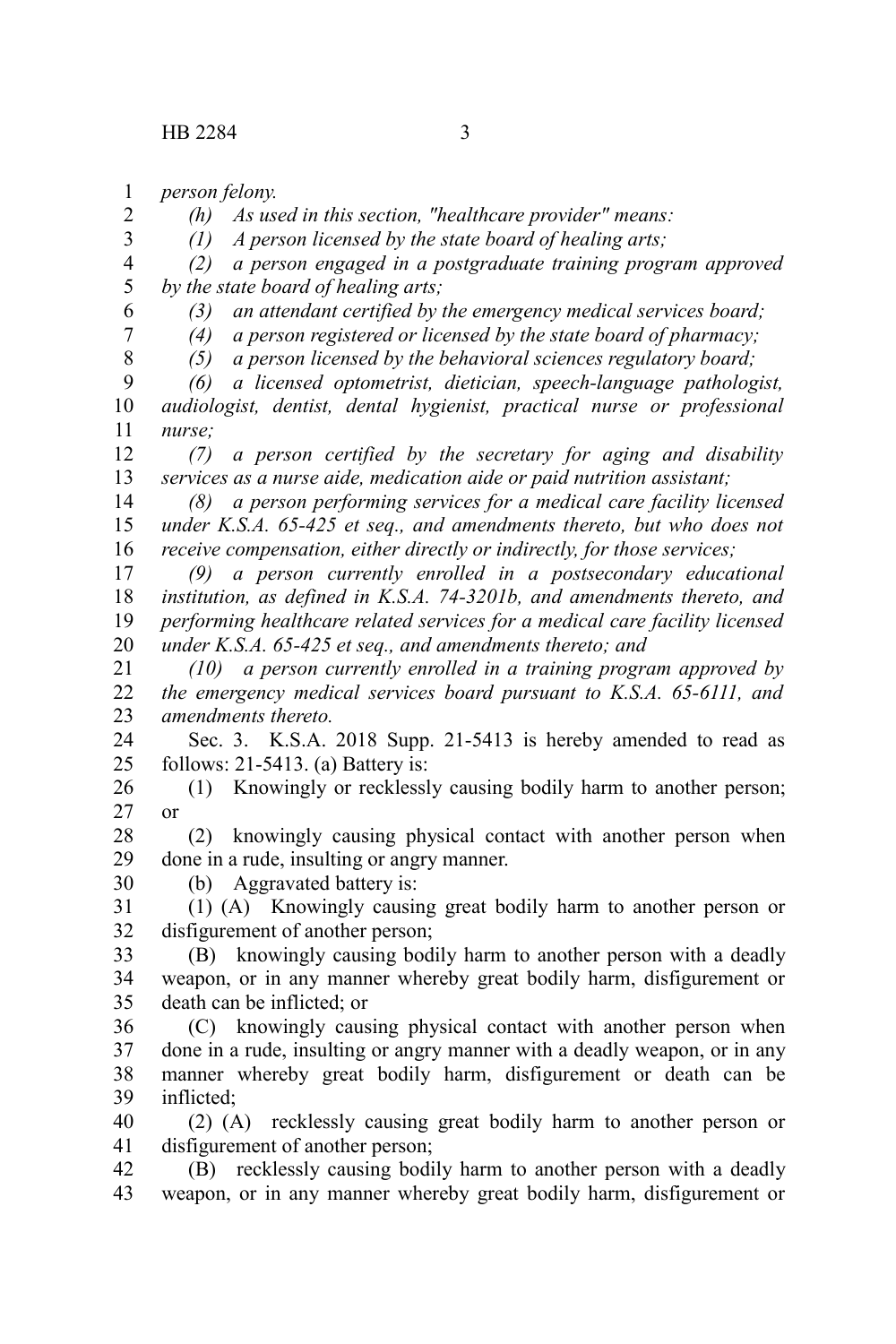death can be inflicted; or 1

(3) (A) committing an act described in K.S.A. 8-1567, and amendments thereto, when great bodily harm to another person or disfigurement of another person results from such act; or 2 3 4

(B) committing an act described in K.S.A. 8-1567, and amendments thereto, when bodily harm to another person results from such act under circumstances whereby great bodily harm, disfigurement or death can result from such act; or 5 6 7 8

(4) committing an act described in K.S.A. 8-1567, and amendments thereto, when great bodily harm to another person or disfigurement of another person results from such act while: 9 10 11

(A) In violation of any restriction imposed on such person's driving privileges pursuant to article 10 of chapter 8 of the Kansas Statutes Annotated, and amendments thereto; 12 13 14

(B) such person's driving privileges are suspended or revoked pursuant to article 10 of chapter 8 of the Kansas Statutes Annotated, and amendments thereto; or 15 16 17

(C) such person has been deemed a habitual violator as defined in K.S.A. 8-285, and amendments thereto, including at least one violation of K.S.A. 8-1567, and amendments thereto, or violating an ordinance of any city in this state, any resolution of any county in this state or any law of another state, which ordinance, resolution or law declares to be unlawful the acts prohibited by that statute. 18 19 20 21 22 23

(c) Battery against a law enforcement officer is:

24  $25$ 

(1) Battery, as defined in subsection (a)(2), committed against a:

(A) Uniformed or properly identified university or campus police officer while such officer is engaged in the performance of such officer's duty; 26 27 28

(B) uniformed or properly identified state, county or city law enforcement officer, other than a state correctional officer or employee, a city or county correctional officer or employee or a juvenile detention facility officer, or employee, while such officer is engaged in the performance of such officer's duty; 29 30 31 32 33

(C) judge, while such judge is engaged in the performance of such judge's duty; 34 35

(D) attorney, while such attorney is engaged in the performance of such attorney's duty; or 36 37

(E) community corrections officer or court services officer, while such officer is engaged in the performance of such officer's duty; 38 39

40

(2) battery, as defined in subsection (a)(1), committed against a:

(A) Uniformed or properly identified university or campus police officer while such officer is engaged in the performance of such officer's duty; or 41 42 43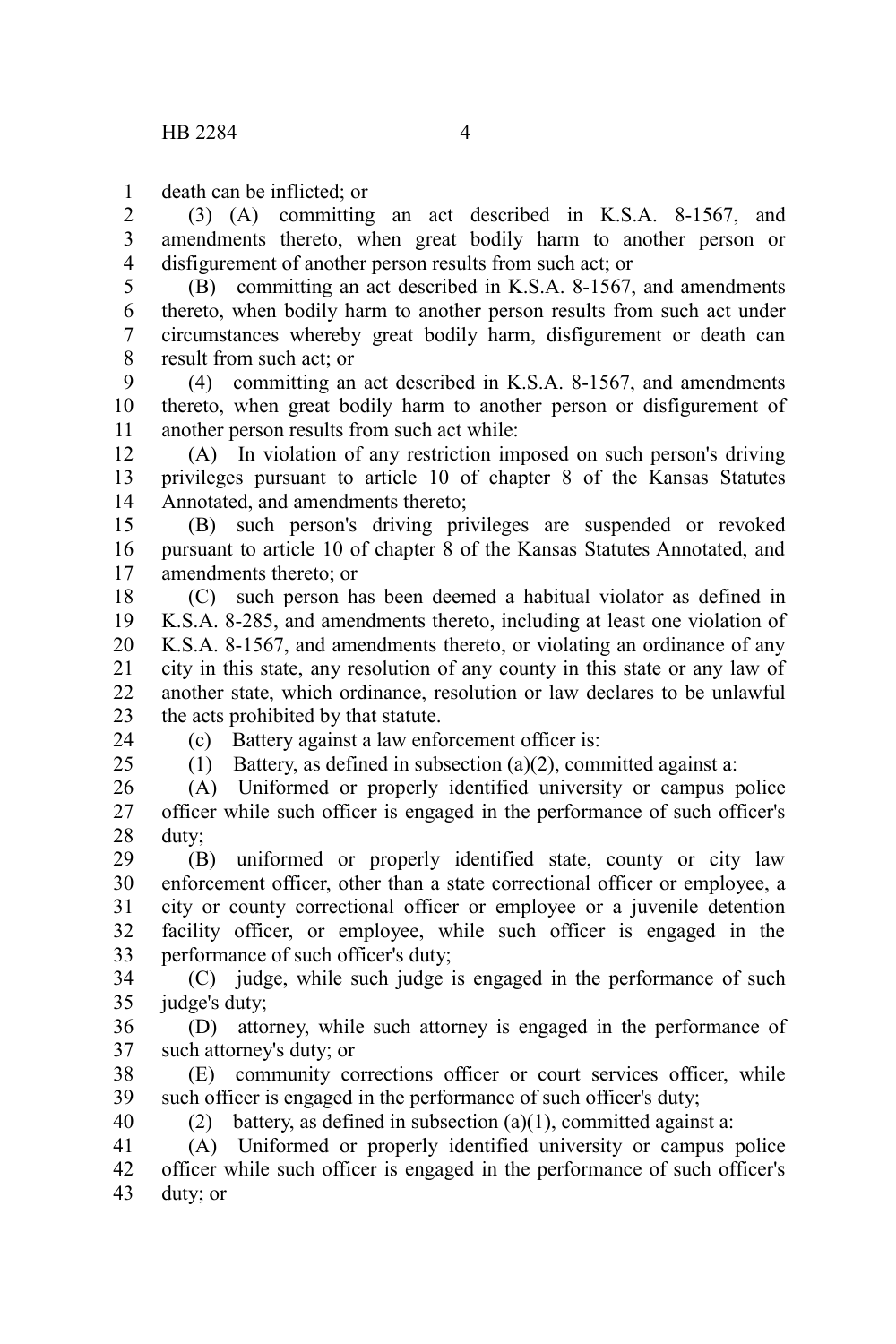(B) uniformed or properly identified state, county or city law enforcement officer, other than a state correctional officer or employee, a city or county correctional officer or employee or a juvenile detention facility officer, or employee, while such officer is engaged in the performance of such officer's duty; 1 2 3 4 5

(C) judge, while such judge is engaged in the performance of such judge's duty; 6 7

(D) attorney, while such attorney is engaged in the performance of such attorney's duty; or 8 9

(E) community corrections officer or court services officer, while such officer is engaged in the performance of such officer's duty; or 10 11

12

(3) battery, as defined in subsection (a) committed against a:

(A) State correctional officer or employee by a person in custody of the secretary of corrections, while such officer or employee is engaged in the performance of such officer's or employee's duty; 13 14 15

(B) state correctional officer or employee by a person confined in such juvenile correctional facility, while such officer or employee is engaged in the performance of such officer's or employee's duty; 16 17 18

(C) juvenile detention facility officer or employee by a person confined in such juvenile detention facility, while such officer or employee is engaged in the performance of such officer's or employee's duty; or 19 20 21

(D) city or county correctional officer or employee by a person confined in a city holding facility or county jail facility, while such officer or employee is engaged in the performance of such officer's or employee's duty. 22 23 24 25

26

(d) Aggravated battery against a law enforcement officer is:

(1)  $An$ -Aggravated battery, as defined in subsection (b)(1)(A) committed against a: 27 28

(A) Uniformed or properly identified state, county or city law enforcement officer while the officer is engaged in the performance of the officer's duty; 29 30 31

(B) uniformed or properly identified university or campus police officer while such officer is engaged in the performance of such officer's duty; 32 33 34

(C) judge, while such judge is engaged in the performance of such judge's duty; 35 36

(D) attorney, while such attorney is engaged in the performance of such attorney's duty; or 37 38

(E) community corrections officer or court services officer, while such officer is engaged in the performance of such officer's duty; 39 40

(2) an Aggravated battery, as defined in subsection  $(b)(1)(B)$  or  $(b)(1)$ (C), committed against a: 41 42

(A) Uniformed or properly identified state, county or city law 43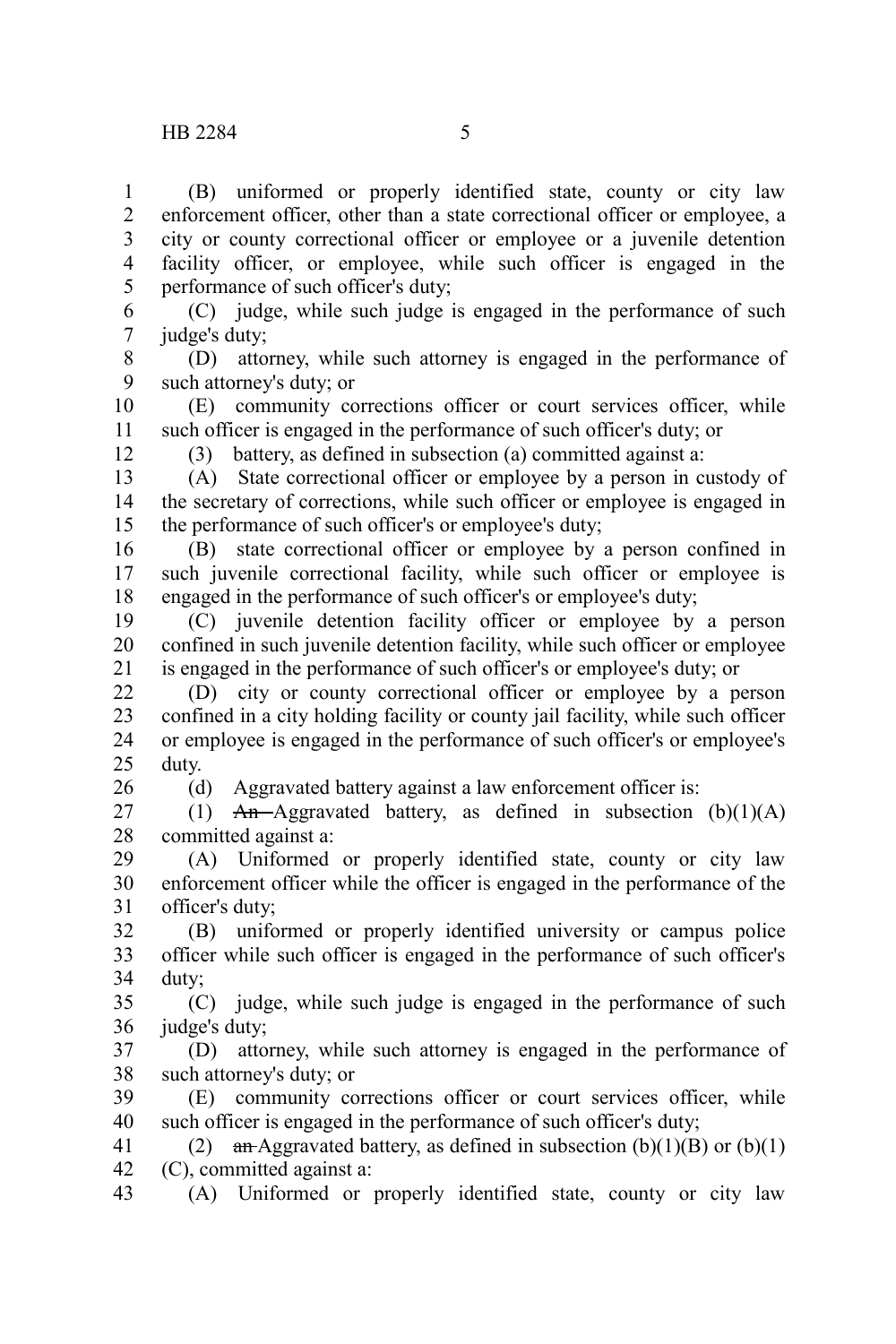enforcement officer while the officer is engaged in the performance of the officer's duty; 1 2

(B) uniformed or properly identified university or campus police officer while such officer is engaged in the performance of such officer's duty; 3 4 5

(C) judge, while such judge is engaged in the performance of such judge's duty; 6 7

(D) attorney, while such attorney is engaged in the performance of such attorney's duty; or 8 9

(E) community corrections officer or court services officer, while such officer is engaged in the performance of such officer's duty; or 10 11

12

(3) knowingly causing, with a motor vehicle, bodily harm to a:

(A) Uniformed or properly identified state, county or city law enforcement officer while the officer is engaged in the performance of the officer's duty; or 13 14 15

(B) uniformed or properly identified university or campus police officer while such officer is engaged in the performance of such officer's duty. 16 17 18

(e) Battery against a school employee is a battery, as defined in subsection (a), committed against a school employee in or on any school property or grounds upon which is located a building or structure used by a unified school district or an accredited nonpublic school for student instruction or attendance or extracurricular activities of pupils enrolled in kindergarten or any of the grades one through 12 or at any regularly scheduled school sponsored activity or event, while such employee is engaged in the performance of such employee's duty. 19 20 21 22 23 24 25 26

(f) Battery against a mental health employee is a battery, as defined in subsection (a), committed against a mental health employee by a person in the custody of the secretary for aging and disability services, while such employee is engaged in the performance of such employee's duty. 27 28 29 30

31

(g) *Battery against a health care provider is:*

*(1) Battery, as defined in subsection (a)(2), committed against a healthcare provider while such provider is engaged in the performance of such provider's duty;* 32 33 34

*(2) battery, as defined in subsection (a)(1), committed against a healthcare provider while such provider is engaged in the performance of such provider's duty; or* 35 36 37

*(3) intentionally causing human bodily fluid to make physical contact with a healthcare provider while such provider is engaged in the performance of such provider's duty.* 38 39 40 41

*(h) Aggravated battery against a health care provider is:*

*(1) Aggravated battery, as defined in subsection (b)(1)(A), committed against a healthcare provider while such provider is engaged in the* 42 43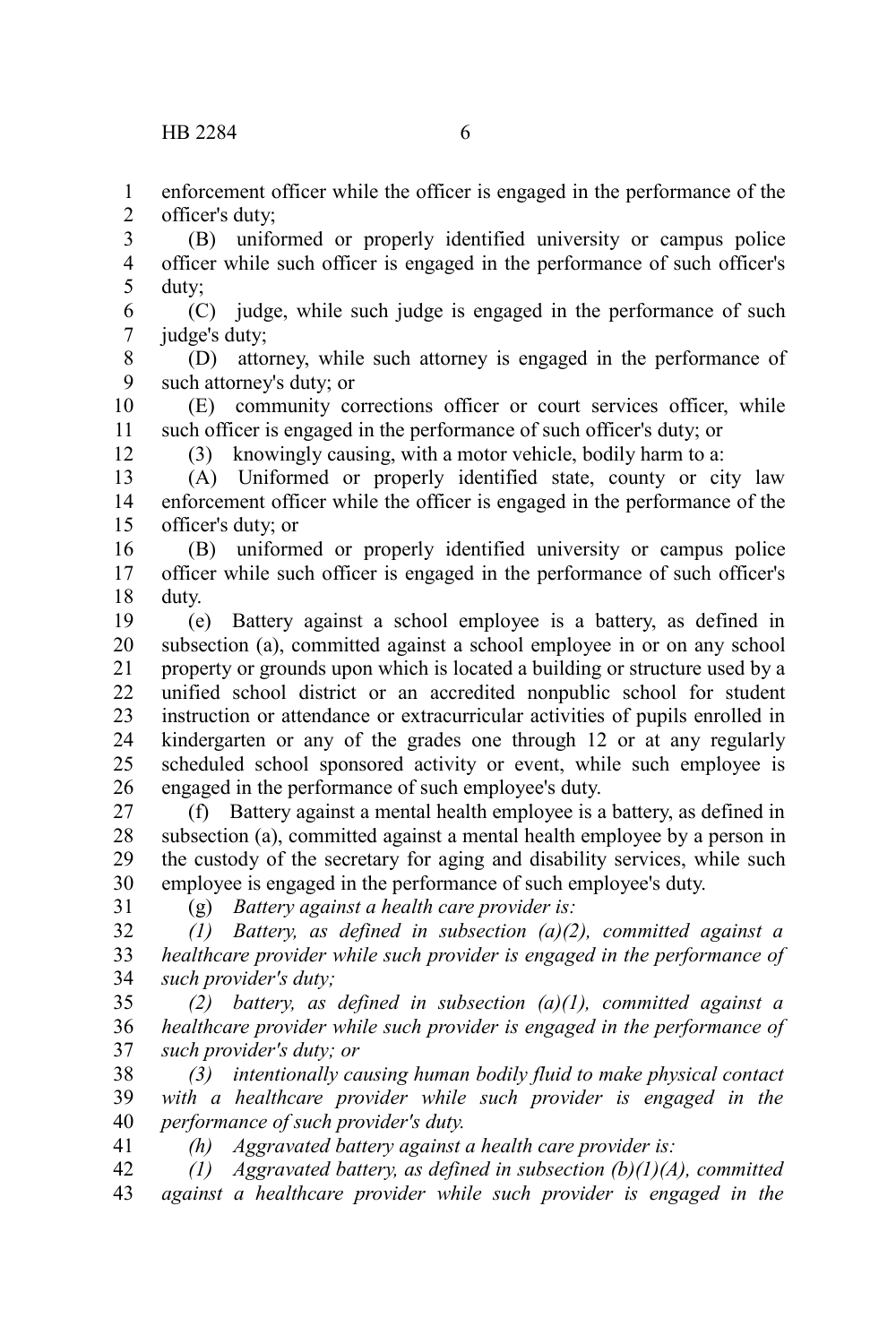*performance of such provider's duty;* 1

*(2) aggravated battery, as defined in subsection (b)(1)(B) or (b)(1) (C), committed against a healthcare provided while such provider is engaged in the performance of such provider's duty; or* 2 3 4

*(3) intentionally causing human bodily fluid to make physical contact with a healthcare provider while such provider is engaged in the performance of such provider's duty, and the offender has knowledge that the source of the human bodily fluid is infected with human immunodeficiency virus, hepatitis B or hepatitis C at the time the offense is committed.* 5 6 7 8 9 10

11 12

13

28

*(i)* (1) Battery is a class B person misdemeanor.

(2) Aggravated battery as defined in:

- (A) Subsection  $(b)(1)(A)$  or  $(b)(4)$  is a severity level 4, person felony;
- (B) subsection  $(b)(1)(B)$  or  $(b)(1)(C)$  is a severity level 7, person felony; 14 15
- (C) subsection  $(b)(2)(A)$  or  $(b)(3)(A)$  is a severity level 5, person felony; and 16 17
- (D) subsection  $(b)(2)(B)$  or  $(b)(3)(B)$  is a severity level 8, person felony. 18 19
- (3) Battery against a law enforcement officer as defined in: 20
- (A) Subsection  $(c)(1)$  is a class A person misdemeanor; 21
- (B) subsection  $(c)(2)$  is a severity level 7, person felony; and 22
- (C) subsection  $(c)(3)$  is a severity level 5, person felony. 23
- (4) Aggravated battery against a law enforcement officer as defined in: 24 25
- (A) Subsection (d)(1) or (d)(3) is a severity level 3, person felony; and 26 27
	- (B) subsection (d)(2) is a severity level 4, person felony.
- (5) Battery against a school employee is a class A person misdemeanor. 29 30
- (6) Battery against a mental health employee is a severity level 7, person felony. 31 32
- *(7) Battery against a healthcare provider as defined in:* 33
- *(A) Subsection (g)(1) is a class A person misdemeanor; and* 34
- *(B) subsection (g)(2) or (g)(3) is a severity level 7, person felony.* 35
- *(8) Aggravated battery against a healthcare provider as defined in:* 36
- *(A) Subsection (h)(1) is a severity level 3, person felony; and* 37
- *(B) subsection (h)(2) or (h)(3) is a severity level 4, person felony.* 38
- $(h)(i)$  As used in this section: 39
- (1) "Correctional institution" means any institution or facility under the supervision and control of the secretary of corrections; 40 41
- (2) "state correctional officer or employee" means any officer or employee of the Kansas department of corrections or any independent 42 43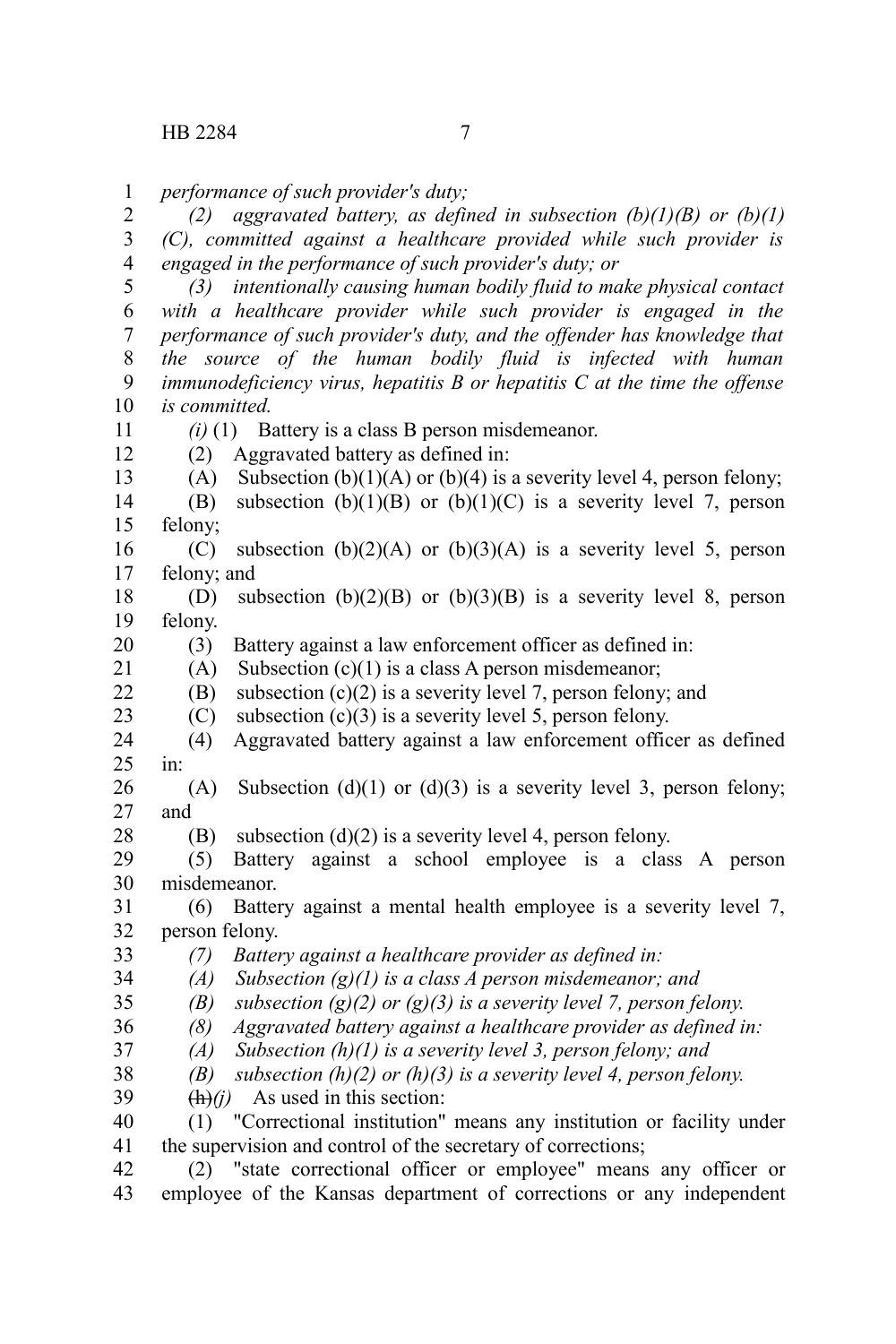contractor, or any employee of such contractor, whose duties include working at a correctional institution; 1 2

(3) "juvenile detention facility officer or employee" means any officer or employee of a juvenile detention facility as defined in K.S.A. 2018 Supp. 38-2302, and amendments thereto; 3 4 5

(4) "city or county correctional officer or employee" means any correctional officer or employee of the city or county or any independent contractor, or any employee of such contractor, whose duties include working at a city holding facility or county jail facility; 6 7 8 9

(5) "school employee" means any employee of a unified school district or an accredited nonpublic school for student instruction or attendance or extracurricular activities of pupils enrolled in kindergarten or any of the grades one through 12; 10 11 12 13

(6) "mental health employee" means: (A) An employee of the Kansas department for aging and disability services working at Larned state hospital, Osawatomie state hospital, Kansas neurological institute and Parsons state hospital and training center and the treatment staff as defined in K.S.A. 59-29a02, and amendments thereto; and (B) contractors and employees of contractors under contract to provide services to the Kansas department for aging and disability services working at any such institution or facility; 14 15 16 17 18 19 20 21

(7) "judge" means a duly elected or appointed justice of the supreme court, judge of the court of appeals, judge of any district court of Kansas, district magistrate judge or municipal court judge;  $22$ 23 24

(8) "attorney" means a: (A) County attorney, assistant county attorney, special assistant county attorney, district attorney, assistant district attorney, special assistant district attorney, attorney general, assistant attorney general or special assistant attorney general; and (B) public defender, assistant public defender, contract counsel for the state board of indigents' defense services or an attorney who is appointed by the court to perform services for an indigent person as provided by article 45 of chapter 22 of the Kansas Statutes Annotated, and amendments thereto; 25 26 27 28 29 30 31 32

(9) "community corrections officer" means an employee of a community correctional services program responsible for supervision of adults or juveniles as assigned by the court to community corrections supervision and any other employee of a community correctional services program that provides enhanced supervision of offenders such as house arrest and surveillance programs; and 33 34 35 36 37 38

(10) "court services officer" means an employee of the Kansas judicial branch or local judicial district responsible for supervising, monitoring or writing reports relating to adults or juveniles as assigned by the court, or performing related duties as assigned by the court*;* 39 40 41 42

*(11) "healthcare provider" means:* 43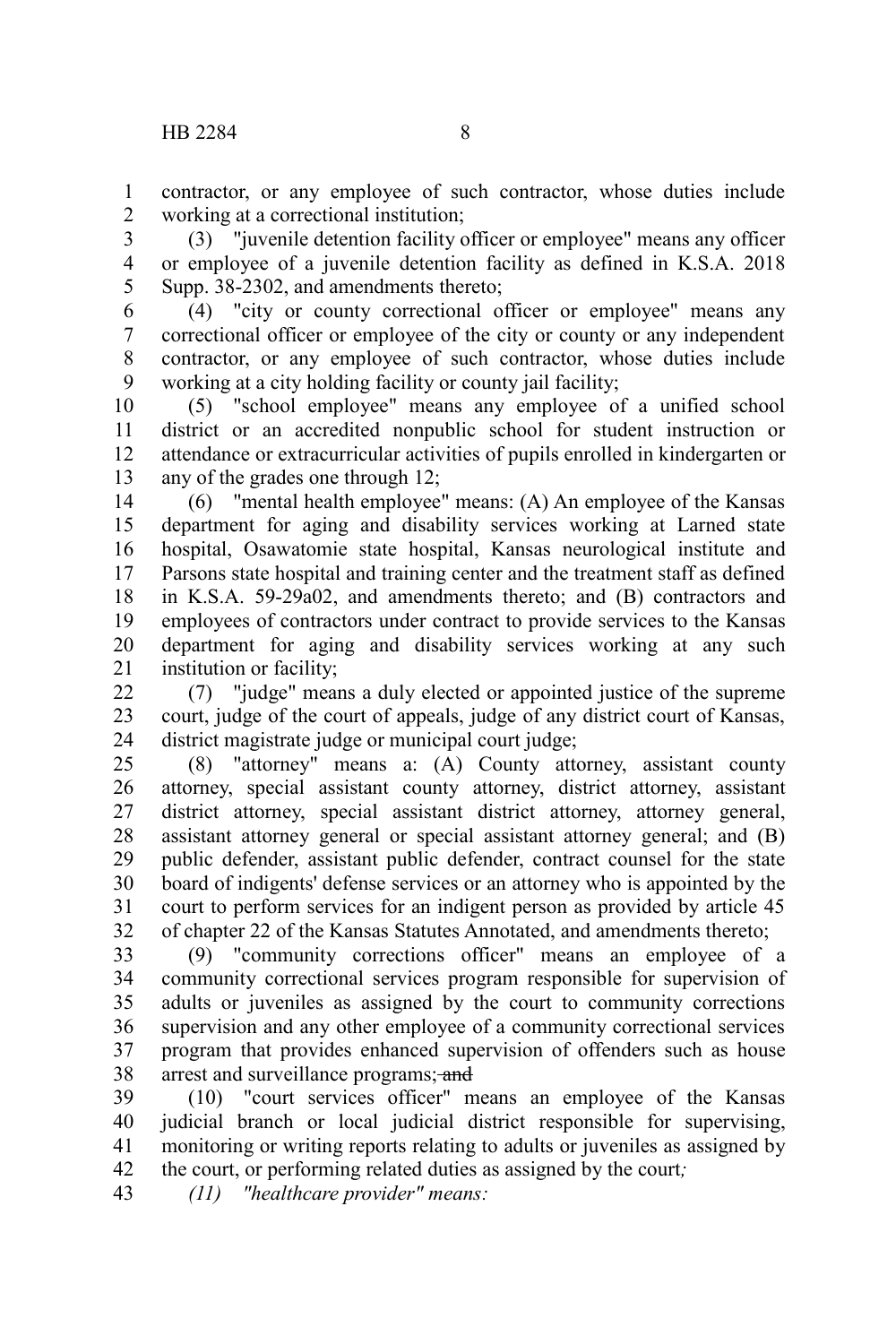*(A) A person licensed by the state board of healing arts;*

*(B) a person engaged in a postgraduate training program approved by the state board of healing arts;* 2 3

4 5 6

1

*(C) an attendant certified by the emergency medical services board;*

*(D) a person registered or licensed by the state board of pharmacy;*

*(E) a person licensed by the behavioral sciences regulatory board;*

*(F) a licensed optometrist, dietician, speech-language pathologist, audiologist, dentist, dental hygienist, practical nurse or professional nurse;* 7 8 9

*(G) a person certified by the secretary for aging and disability services as a nurse aide, medication aide or paid nutrition assistant;* 10 11

*(H) a person performing services for a medical care facility licensed under K.S.A. 65-425 et seq., and amendments thereto, but who does not receive compensation, either directly or indirectly, for those services;* 12 13 14

*(I) a person currently enrolled in a postsecondary educational institution, as defined in K.S.A. 74-3201b, and amendments thereto, and performing healthcare related services for a medical care facility licensed under K.S.A. 65-425 et seq., and amendments thereto; and* 15 16 17 18

*(J) a person currently enrolled in a training program approved by the emergency medical services board pursuant to K.S.A. 65-6111, and amendments thereto; and* 19 20 21

*(12) "human bodily fluid" means any naturally produced secretion or waste product generated by the human body and shall include, but not be limited to, any quantity of human blood, urine, saliva, mucus, vomitus, seminal fluid or feces*. 22 23 24 25

Sec. 4. K.S.A. 2018 Supp. 21-6325 is hereby amended to read as follows: 21-6325. (a) Unlawful interference with a firefighter is knowingly: 26 27 28

(1) Interfering with any firefighter while *such firefighter is* engaged in the performance of such firefighter's duties *duty*; or 29 30

(2) obstructing, interfering with or impeding the efforts of any firefighter to reach the location of a fire or other emergency. 31 32

(b) Unlawful interference with a firefighter is a class B *A* person misdemeanor. 33 34

(c) A person who violates the provisions of this section may also be prosecuted for, convicted of, and punished for assault or battery. 35 36

Sec. 5. K.S.A. 2018 Supp. 21-6326 is hereby amended to read as follows: 21-6326. (a) Unlawful interference with an emergency medical services attendant is knowingly: 37 38 39

(1) Interfering with any attendant while *such attendant is* engaged in the performance of such attendant's-duties *duty*; or 40 41

(2) obstructing, interfering with or impeding the efforts of any attendant to reach the location of an emergency. 42 43